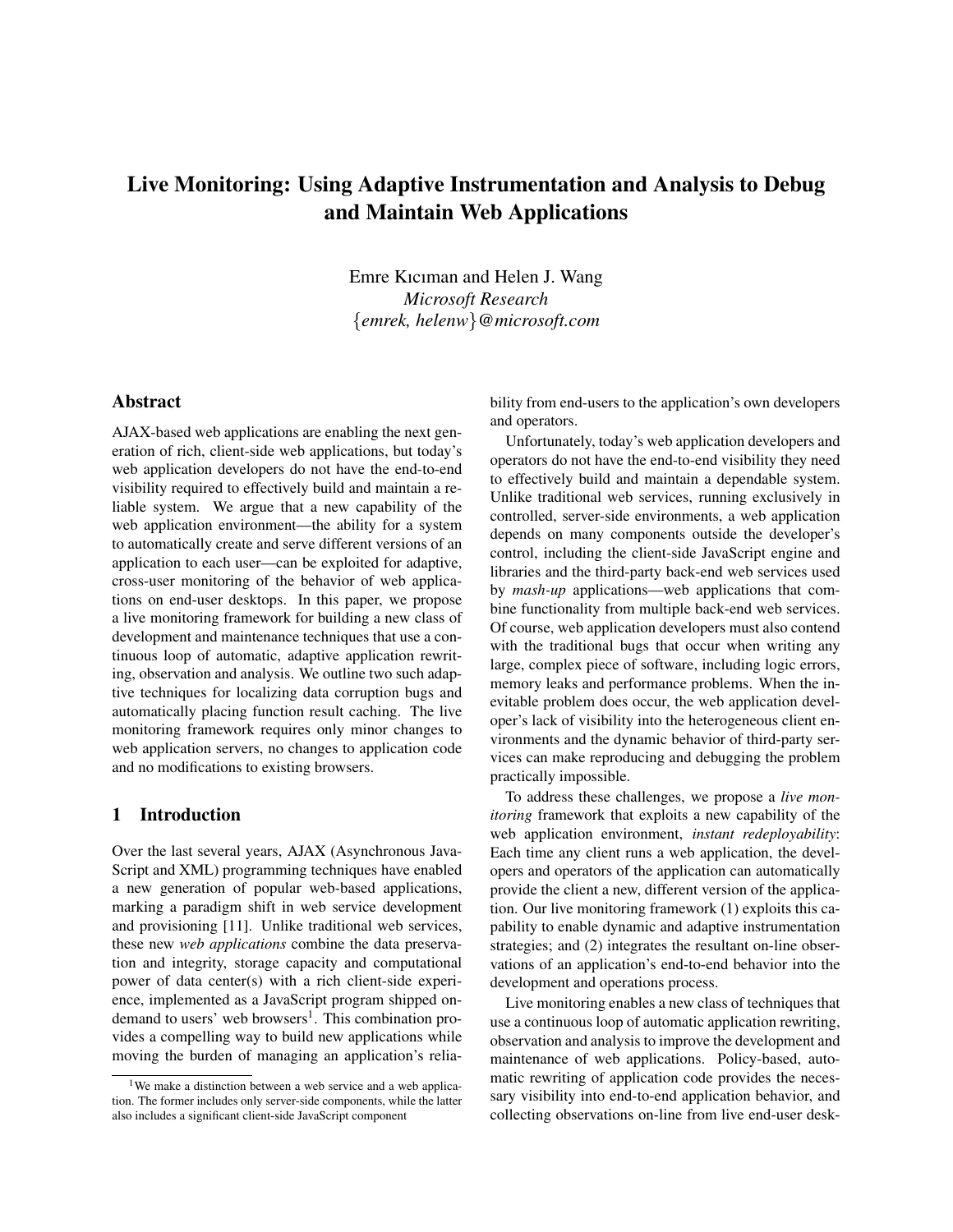|            | Performance (ms) |             |
|------------|------------------|-------------|
|            | IE 7             | Firefox 1.5 |
| Array.join | 35               | 120         |
|            | 5100             | 120         |

Table 1: The performance of two simple methods for concatenating 10k strings varies across browsers.

tops provides visibility into the real problems affecting clients. Distributing and sampling instrumentation across the many users of a web application provides a low-overhead instrumentation platform. Finally, using already-collected information to adapt instrumentation on-line enables efficient drill-down with specialized diagnosis techniques as problems occur.

### 2 Reliable Web Applications

The web application environment presents many of the same development and operations challenges that confront any cross-platform, distributed system. In this environment, however, there are also opportunities for a new approach to addressing these challenges.

#### Challenges

The root challenge to building and maintaining a reliable client-side web application is a lack of visibility into the end-to-end behavior of the program, brought about by the fact that execution of the web application is now split across multiple environments, including uncontrolled client-side and third-party environments and exacerbated by their heterogeneity and dynamics.

Non-standard Execution Environments: While the core JavaScript language is standardized as ECMA-Script [7], most pieces of a JavaScript environment are not. The result is that applications have to frequently work-around subtle and not-so-subtle cross-browser incompatibilities. As a clear example, sending an XML-RPC request requires calling an ActiveX object in IE6, but a native JavaScript object in Firefox. More subtle are issues such as event propagation: *e.g.*, given multiple registered event handlers for a mouse click, in what order are they called? Moreover, even the standardized pieces of JavaScript can have implementation differences that cause serious performance problems (see Table 1 for examples of performance variance across browsers.)

Third-Party Dependencies: All web applications have dependencies on the reliability of back-end web services. While these back-end services strive to maintain highavailability, they can and do fail. Moreover, even regular updates, such as bug fixes and feature enhancements

| App                | JS (bytes) | JS (LOC) |
|--------------------|------------|----------|
| Live Maps          | 1MB        | 54K      |
| Google Maps        | 200KB      | 20K      |
| HousingMaps        | 213KB      | 19K      |
| Amazon Book Reader | 390KB      | 16K      |
| CNN.com            | 137KB      | 5К       |

Table 2: Numbers on the amount of client-side code in a few major web applications, measured in bytes and lines of code (LOC)

can break dependent applications. Anecdotally, such breaking upgrades do occur: Live.com updated their beta gadget API, breaking dependent developers code [13]; and, more recently, the popular social bookmark website, del.icio.us, moved the URLs pointing to some of their public data streams, breaking dependent applications [3]. Software Complexity: Of course, JavaScript also suffers from the traditional challenges of writing any nontrivial program<sup>2</sup>. While JavaScript programs were once only simple scripts containing a few lines of code, they have grown dramatically to the point where the clientside code of cutting-edge web applications easily exceed 10k lines, as shown in Table 2. The result is that web applications suffer from the same kinds of bugs as traditional programs, including memory leaks, logic bugs, race conditions, and performance problems.

The difficulties caused by heterogeneous execution environments and dynamic third-party behavior, as well as the challenge of writing correct software can certainly be improved through more complete standardization, better web service management and careful software engineering. But, we would argue that, at a minimum, software bugs and human error will continue to give all of these challenges a long life frustrating web application developers.

#### **Opportunities**

While the above challenges are faced by most any crossplatform distributed systems, two technical features of web applications provide an opportunity for building new kinds of tools to deal with these problems:

Instant Deployability: Web applications are deployed and updated by modifying the code stored on a central web server. Modulo caching policies, clients download a fresh copy of the application each time they run it, enabling instant deployability of updates. We take advan-

<sup>2</sup>Coding in JavaScript today is also made more difficult by a lack of compile-time errors and warnings, static type checking, and private scoping. We do not consider these problems fundamental, however, as current and upcoming tools, such as Google's WebToolkit are remedying these issues [8].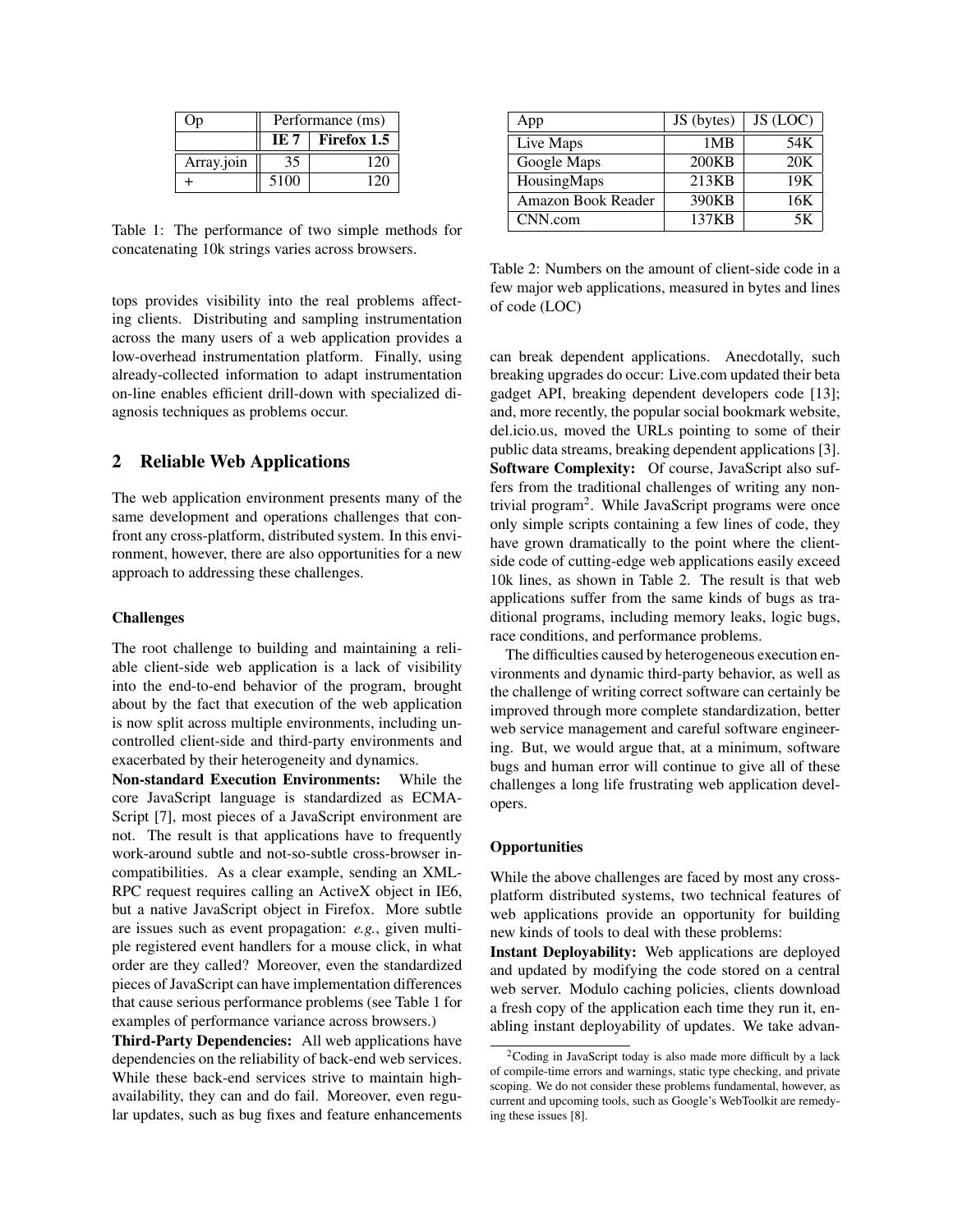tage of this capability to serve different versions of a web application (*e.g.*, with varying instrumentation) over time and across users.

Dynamic extensions: During their execution, JavaScript-based web applications can dynamically load and run new scripts, allowing late-binding of functionality based on current requirements. We use this to download specialized fault diagnosis routines when a web application encounters a problem.

# 3 Live Monitoring

The goal of live monitoring techniques is to improve developer and operator visibility into the end-to-end behavior of web applications by enabling automatic, adaptive analysis of application behavior on real end-user desktops. At the core of a live monitoring technique is a simple process:

- 1. Use automatic program rewriting together with instant redeployability to serve differently instrumented versions of applications over time and across users.
- 2. Continually gather observations of the on-line, endto-end behavior of applications running under real workload on many end-user's desktops.
- 3. As observations of application behavior are gathered and analyzed, use the results to guide the adaptation of the dynamic instrumentation policy.
- 4. In special cases, use the client's ability to dynamically load scripts to enable just-in-time fault diagnosis handlers, tailored based on previously gleaned information about the specific encountered symptoms.

Our framework for live monitoring, shown in Figure 1, divides this process across several key components. The Transformer is responsible for rewriting the JavaScript application as it is sent from the web application's servers to the end-user's desktop. The transformer contains both generic code, such as the JavaScript and HTML parsers reusable across many live monitoring techniques, and technique-specific rewriting rules. These rules are expressed in two steps: the first step searches for target code-points matching some rule-specific filter, such as "all function call expressions" or "all variable declarations"; and the second step applies an arbitrary transformation on a target code-point by modifying the abstract syntax tree of the JavaScript program. Each rewriting rule exposes a set of discrete knobs for controlling the rewriting of target code points. For example, a rule that



Figure 1: Live Monitoring Framework.

adds performance profiling to function calls might expose an on/off knob for each function that could be profiled.

The Controller component is responsible for the core of the technique-specific adaptation algorithm, analyzing the collected observations of application behavior and using the results of the analysis to modify the knobs exposed by the rewriting rules in the Transformer. The Log Collector is a simple component, responsible for gathering observations returned by rewritten programs; and the Dynamic Extension Generator creates special-purpose fault diagnosis handlers, based on the application's request and configuration input from the Controller.

While some parts of this process are generic and reusable across techniques, the rest—what we call a live monitoring policy—is specific to each live monitoring technique. This policy includes the rewriting rules in the Transformer, the analysis policy in the Controller responsible for analyzing logs and modifying the knobs of the rewriting rules, and the dynamic extension generator.

# 4 Live Monitoring Policies

When developing a new policy to address a debugging or maintenance challenge, we consider several questions: What are the appropriate rewriting rules? The first consideration when building a monitoring policy is what observations of application behavior need to be captured, and how a program can be modified to efficiently capture it. In particular, we ask what instrumentation is statically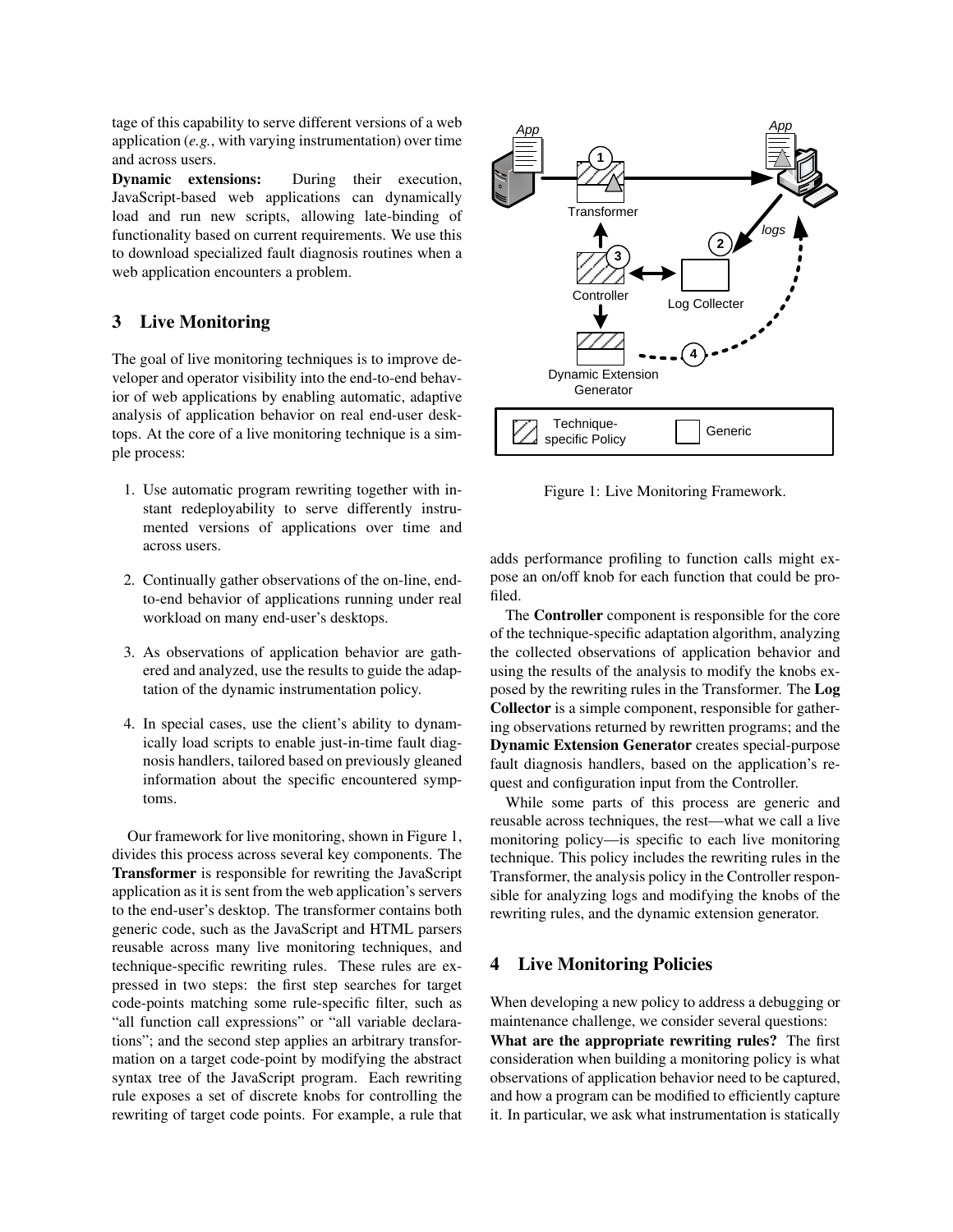written into the code, and what functionality will be dynamically determined and downloaded as needed from the Dynamic Extension Generator.

How does the rewriting adapt over time? A second consideration is which code points in a program should initially be rewritten, and how this choice changes over time as we gather more observations of behavior. The policy should also consider whether a multi-stage approach is appropriate, where completely different rewriting rules are applied to gather different kinds of information over time.

How does the policy spread instrumentation across users? A third axis of consideration is how a policy can distribute instrumentation across many users (*e.g.*, via sampling) and re-aggregate that information to reason about the program's overall behavior.

How do the developers and operators interact and use live monitoring policies? The final question when designing a policy is how people will use it. Some policies may be completely automated and continuously running, whereas other live monitoring policies may only run occasionally and on the explicit request of a developer. In particular, if the policy's application rewriting might affect the semantics of the program then human interaction is likely necessary.

We have built a prototype of our live monitoring framework, implemented several policies for debugging errors, drilling-down into performance problems, and analyzing runtime behavior to detect potentially correct cache optimizations and are exploring answers to these questions. The rest of this section describes two policies that use different styles of adaptation to address different problems. In the first example, a single rewriting rule is applied to different points in the code as we drill-down into data structure corruptions. The second example uses different rewriting rules over time, and decides where to place each rewriting rule based on observations gathered from previous application runs.

#### Locating Data Structure Corruption Bugs

While it can be very difficult to reproduce the steps to triggering bugs in a controlled, development environment, real users will run into the same problems again and again in a real, deployed application. We would like to capture the relevant error information and debug problems in real conditions, but adding all the necessary debugging infrastructure to the entire program can have too high an overhead. The solution is to adaptively enable the debugging infrastructure only when and where in the code it is needed.

Corruption of in-memory data structures is a clear sign of a bug in an application, and can easily lead to serious problems in the application's behavior. A straightforward method for detecting data structure inconsistencies is to use consistency checks at appropriate locations to ensure that data structures are not corrupt. A consistency check is a small piece of data-structure-specific code that tests for some invariant. *E.g.*, a doubly-linked list data structure might be inspected for unmatched forward and backward references. While today these checks are commonly written manually, there has been recent work on automatically inferring such checks [6].

When a consistency check fails, we might suspect that a bug exists somewhere in the executed code after the last successful consistency check<sup>3</sup>. If we execute these consistency checks infrequently, we will not have narrowed down the possible locations of a bug. On the other hand, if we execute these checks too frequently, we can easily cause a prohibitive performance overhead, as well as introduce false positives if we check a data structure while it is being modified.

Using live monitoring, we can build an adaptive policy that adds and removes consistency checks to balance the need for localizing data structures with the desire to avoid excessive overhead. Initially, the policy inserts consistency checks only at the beginning and end of stand-alone script blocks and event handlers (essentially, all the entry and exit points for the execution of a JavaScript application). Assuming that any data structure that is corrupted during the execution of a script block or event handler will remain corrupted at the end of the block's execution, we have a high confidence of detecting corruptions as they are caused by real workloads.

As these consistency checks notice data structure corruptions, the policy adds additional consistency checks in the suspect code path to "drill-down" and help localize the problem. As clients download and execute fresh copies of the application and run into the same data structure consistency problems, they will report in more detail on any problems they encounter in this suspect code path, and our adaptive policy can then drill-down again, as well as remove any checks that are now believed to be superfluous.

Several simple extensions can make this example policy more powerful. For example, performance overhead can be reduced at the expense of fidelity by randomly sampling data structure consistency across many clients. Also, if the policy finds a function that only intermittently corrupts a data structure, we can explore the program's state in more detail with an additional rewriting rule to capture the function's input arguments and other key state arguments and other state to help the developer narrow down the cause of a problem.

<sup>&</sup>lt;sup>3</sup> JavaScript programs are executed within a single-thread, avoiding the possibility of a separate thread having corrupted the data structure.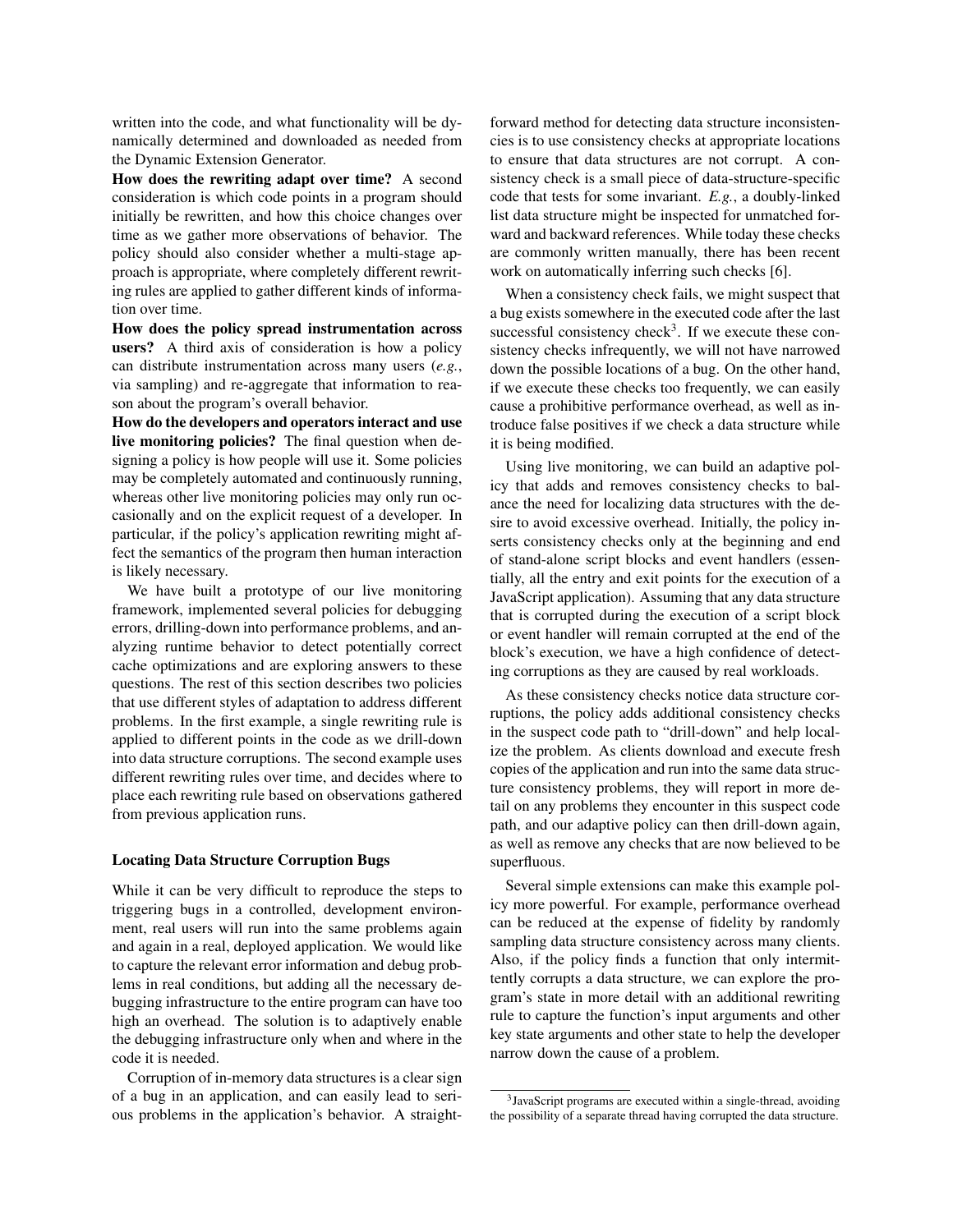#### Identifying Promising Cache Placements

Even simple features of web applications are often cut because of performance problems, and the poor performance of overly ambitious AJAX applications is one of the primary complaints of end-users. Some of the blame lies with JavaScript's nature as a scripting language not designed for building large applications: given a lack of access scoping and the ability to dynamically load arbitrary code, the scripting engine often cannot safely apply even simple optimizations, such as caching variable dereferences and in-lining functions.

With live monitoring, however, we can use a multistage instrumentation policy to detect possibly valid optimizations and evaluate the potential benefit of applying the optimization. Let us consider a simple optimization strategy: the insertion of function result caching. For this optimization strategy to be correct, the function being cached must (1) return a value that is deterministic given only the function inputs and (2) have no side-effects. We monitor the dynamic behavior of the application to cull functions that empirically do not meet the first criteria. Then, we rely on a human developer to understand the semantics of the remaining functions to double-check the remaining functions for determinism and side-effects. Finally, we use another stage of instrumentation to check whether the benefit of caching outweighs the cost.

The first stage of such a policy injects test predicates to help identify when function caching is valid. To accomplish this, the rewriting rule essentially inserts a cache, but continues to call the original function and check its return value against any previously cached results. If any client, across all the real workload of an application, reports that a cache value did not match the function's actual return value, we know that function is not safe for optimization and remove that code location from consideration. After gathering many observations over a sufficient variety and number of user workloads, we provide a list of potentially cache-able functions to the developer of the application and ask them to use their knowledge of the function's semantics to determine whether it might have any side-effects or unseen non-determinism. The advantage of this first stage of monitoring is that reviewing a potentially short list of possibly valid cache-able code points should be easier than inspecting all the functions for potential cache optimization.

In the second stage of our policy, we use automatic rewriting to cache the results of functions that the developer deemed to be free of side-effects. To test the cost and benefit of each function's caching, we distribute two versions of the application: one with the optimization and one without, where both versions have performance instrumentation added. Over time, we compare our observations of the two versions and determine when and where the optimization has benefit. For example, some might improve performance on one browser but not another. Other caches might have a benefit when network latency between the user and the central service is high, but not otherwise. Regardless, testing optimizations in the context of a real-world deployment, as opposed to testing only in a controlled pre-deployment environment, allows us to evaluate performance improvement while avoiding any potential systematic biases of test workloads or differences between real-world and test environments.

## 5 Related Work

Several previous projects have worked on improved monitoring techniques for web services and other distributed systems [2, 1], but to our knowledge, live monitoring is the first to extend developer's visibility into web application behavior on the end-user's desktop. Others, including Tucek *et al* [15], note that moving debugging capability to the end-user's desktop benefits from leveraging information easily available only at the moment of failure—we strongly agree. In [9] Liblit *et al* present an algorithm for isolating bugs in code by using randomly sampled predicates of program behavior from a large user base. We believe that the adaptive instrumentation of live monitoring can improve on such algorithms by enabling the use of active learning techniques [5] that use global information about encountered problems to dynamically control predicate sampling. Perhaps the closest in spirit to our work is ParaDyn [10], which uses dynamic, adaptive instrumentation to find performance bottlenecks in parallel computing applications.

### 6 Challenges and Implications

In summary, we have presented live monitoring, a framework for improving developers' end-to-end visibility into web application behavior through a continuous, adaptive loop of instrumentation, observation and analysis. As examples, we have shown how live monitoring can be used to localize bugs and analyze runtime behavior to detect and evaluate optimization opportunities.

We still face open challenges as we look to building a practical and deployable live monitoring system, such as the privacy issues of added instrumentation. While we believe that the browser's sandbox on web applications, together with the explicit trust users already give web services to store application-specific personal information (e-mails, purchasing habits, etc) greatly reduces the potential privacy concerns of extra instrumentation, there may be corner cases where live monitoring would pose a risk. Another challenge is to maintain the